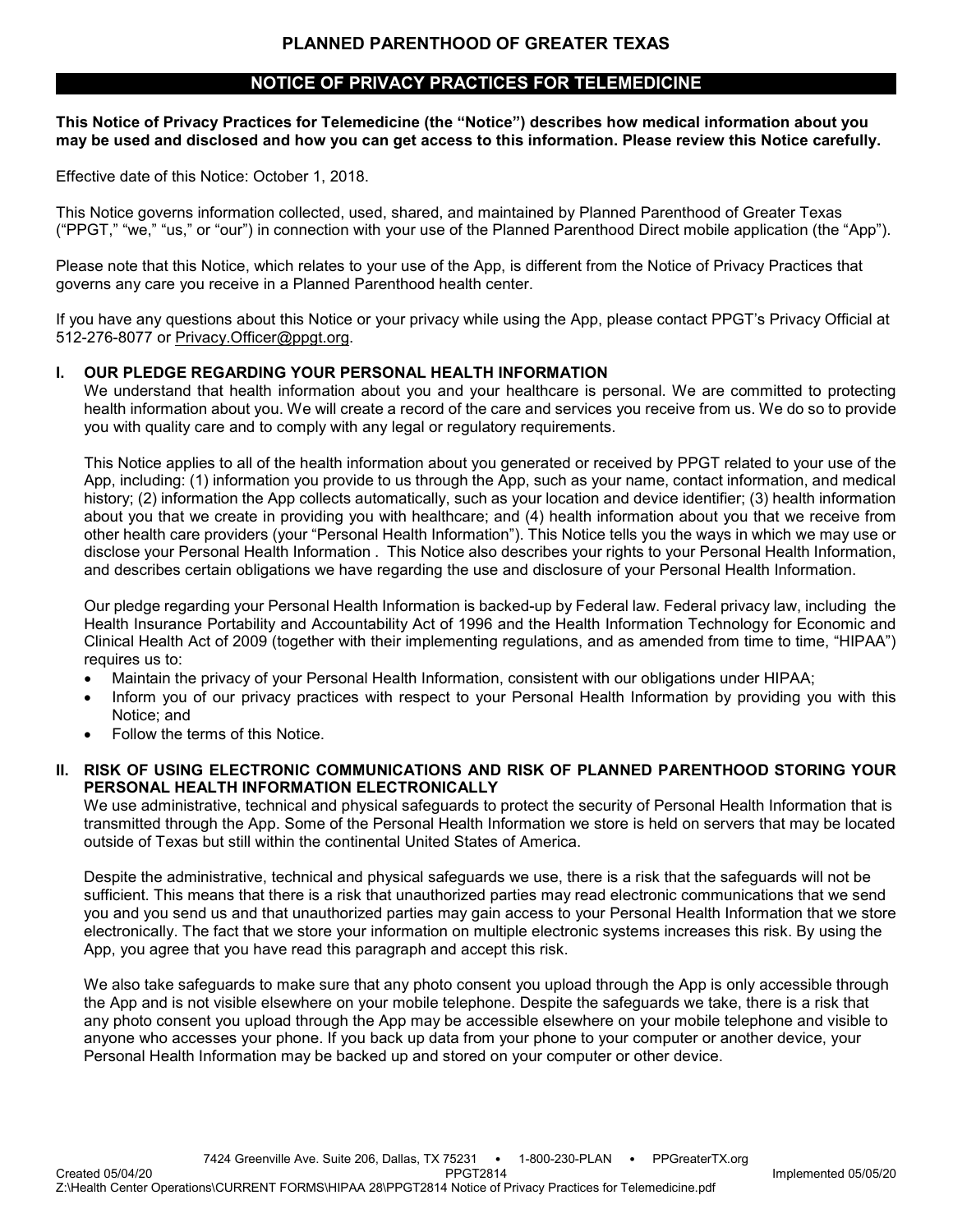### **III. HOW WE MAY USE AND DISCLOSE YOUR PERSONAL HEALTH INFORMATION**

Each of the broad categories below includes examples of the specific ways in which we may use or disclose your Personal Health Information. These uses and disclosures may be made without your permission.

**A. Treatment.** We may use your Personal Health Information to provide you with healthcare treatment and services. We may disclose your Personal Health Information to other Planned Parenthood affiliate healthcare providers, doctors, nurses, technicians, health students, volunteers or other personnel who are involved in taking care of you. They may work at our offices, at a hospital if you are hospitalized under our supervision, or at another doctor's office, lab, pharmacy, or other healthcare provider to whom we may refer you for consultation, to take x-rays, to perform lab tests, to have prescriptions filled, or for other treatment purposes. For example, a doctor treating you may need to know if you have ever had a blood clot because a history of blood clots will affect which birth control method the doctor recommends. We may provide that information to a physician treating you at another institution.

We share your Personal Health Information with a pharmacy provider if you ask us to send a prescription to a pharmacy. When applicable and feasible, pharmacy databases used for the services provided through the App may share your prescription information with healthcare providers providing care and treatment to you through the App.

- **B. Payment.** We may use and disclose your Personal Health Information for purposes related to collecting payment for the treatment and services we provide to you through the App. For example, we will need to share the credit or debit card details you provide with our bank and payment processor. Or, if you pay using a debit or credit card for which you are not the primary cardholder, we may share with the primary cardholder that "PP Direct" on the bank statement is for a Planned Parenthood Direct charge.
- **C. Healthcare operations.** We may use and disclose your Personal Health Information for operations of our healthcare practice. These uses and disclosures are necessary to run our practice and make sure that all of our patients receive quality care. For example, we may use your Personal Health Information to review our treatment and services and to evaluate the performance of our staff in caring for you. We may also combine the Personal Health Information about many patients to decide what additional services we should offer, what services are not needed, whether certain new treatments are effective, or to compare how we are doing with others and to see where we can make improvements. We may remove information that identifies you from this set of health information so others may use it to study healthcare delivery without learning who our specific patients are.

We disclose your Personal Health Information to Kaleido Health Solutions, the provider of the App. Kaleido Health Solutions provides a range of technical, operational and administrative services to PPGT to enable PPGT to provide you with healthcare through the App.

Kaleido Health Solutions works with various information technology subcontractors with whom it needs to disclose your Personal Health Information to provide you with services related to the App. Kaleido Health Solutions is required by law to enter into agreements with these technical subcontractors to ensure that subcontractors take appropriate steps to protect your information. Some of these subcontractors are located outside Texas.

We may also share your Personal Health Information with a third-party mail order pharmacy, which will be responsible for packaging and mailing your medicine to you, if you are prescribed medicine through your use of the App. This mail order pharmacy may be located outside the state of Texas, but will be within the United States of America.

If we are sending you medicine, we share your name and shipping address with the United States Postal Service when we purchase postage and print your shipping address label.

**D. Communications.** When you register on the App, you can choose to provide an email address. If you choose to provide an email address, you are agreeing to allow us to send you emails. These emails may include notifications, lab orders, refill reminders, alternative treatment options, other clinical information or other products or services we provide that we think may be of interest to you. It will be clear to anyone who sees the emails we send you that the emails come from Planned Parenthood. Anyone who gets or has access to an email we send you can read, forward, copy, delete or change it. This includes people who have your permission to read your emails and those who access your email account without your permission.

When you register on the App, you can also choose to provide a telephone number. If you choose to provide a telephone number, we may call you, leave your voicemails, and send you text messages via this telephone number. By giving us your telephone number you are agreeing to receive these communications on the number you provide.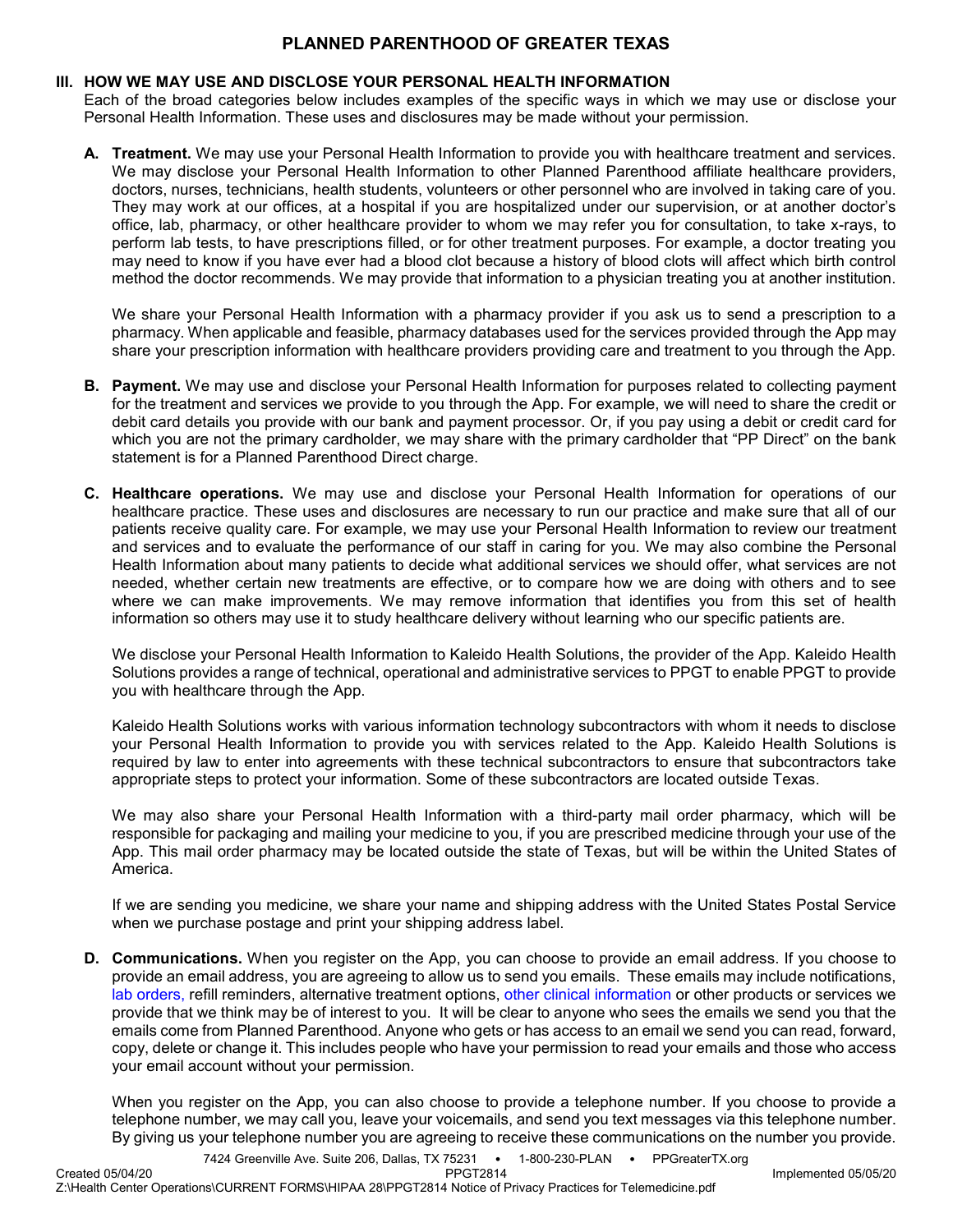It will be clear to anyone who has access to your telephone, voicemail, or text messages that messages we send you come from Planned Parenthood.

- **E. Fundraising activities**. We may use your Personal Health Information to contact you in an effort to raise money for our not-for-profit operations. You have the right to opt out of receiving these communications. Please let us know if you do not want us to contact you for such fundraising efforts by contacting us at [development@ppgt.org.](mailto:development@ppgt.org)
- **F. Research.** We may use and disclose your Personal Health Information for research purposes. For example, a research project may involve comparing the efficacy of one medication over another. For any research project that uses your Personal Health Information, we will either obtain an authorization from you or ask an Institutional Review or Privacy Board to waive the requirement to obtain authorization. A waiver of authorization will be based upon assurances from a review board that the researchers will adequately protect your Personal Health Information.
- **G. As required by law**. We will use and disclose your Personal Health Information when required to do so by federal, state, or local law.
- **H. To avert a serious threat to health or safety**. We may use and disclose your Personal Health Information when necessary to prevent a serious threat to your health and safety or the health and safety of the public or another person. Any disclosure, however, would only be to someone able to help prevent the threat.
- **I. Military**. If you are a member of the armed forces, we may disclose your Personal Health Information as required by military command authorities as may be applicable. We may also release Personal Health Information about foreign military personnel to the appropriate foreign military authorities.
- **J. Workers' compensation**. We may release your Personal Health Information for workers' compensation or similar programs. These programs provide benefits for work-related injuries or illness.
- **K. Public health risks**. We may disclose your Personal Health Information for public health activities. These activities generally include the following:
	- 1. To prevent or control disease, injury or disability;
	- 2. To report births and deaths;
	- 3. To report child abuse or neglect;
	- 4. To report reactions to medications or problems with products;
	- 5. To notify people of recalls of products they may be using;
	- 6. To notify a person who may have been exposed to a disease or may be at risk for contracting or spreading a disease or condition;
	- 7. To notify the appropriate government authority if we believe a patient has been the victim of abuse, neglect, or domestic violence. We will only make this disclosure if you agree or when required or authorized by law.
- **L. Health oversight activities**. We may disclose your Personal Health Information to a health oversight agency for activities authorized by law. These oversight activities include, for example, audits, investigations, inspections, and licensure. These activities are necessary for the government to monitor the health care system, government programs, and compliance with civil rights laws.
- **M. Lawsuits and disputes.** If you are involved in a lawsuit or a dispute, we may disclose your Personal Health Information in response to an order issued by a court or administrative tribunal. We may also disclose your Personal Health Information in response to a subpoena, discovery request, or other lawful process by someone else involved in the dispute, but only after efforts have been made to tell you about the request and you have time to obtain an order protecting the information requested.
- **N. Law enforcement**. We may release your Personal Health Information if asked to do so by a law enforcement official:
	- 1. In response to a court order, subpoena, warrant, summons or similar process;
	- 2. To identify or locate a suspect, fugitive, material witness, or missing person;
	- 3. If you are the victim of a crime and we are unable to obtain your consent;
	- 4. About a death we believe may be the result of criminal conduct;
	- 5. In an instance of criminal conduct at our facility; and
	- 6. In emergency circumstances to report a crime; the location of the crime or victims; or the identity, description, or location of the person who committed the crime.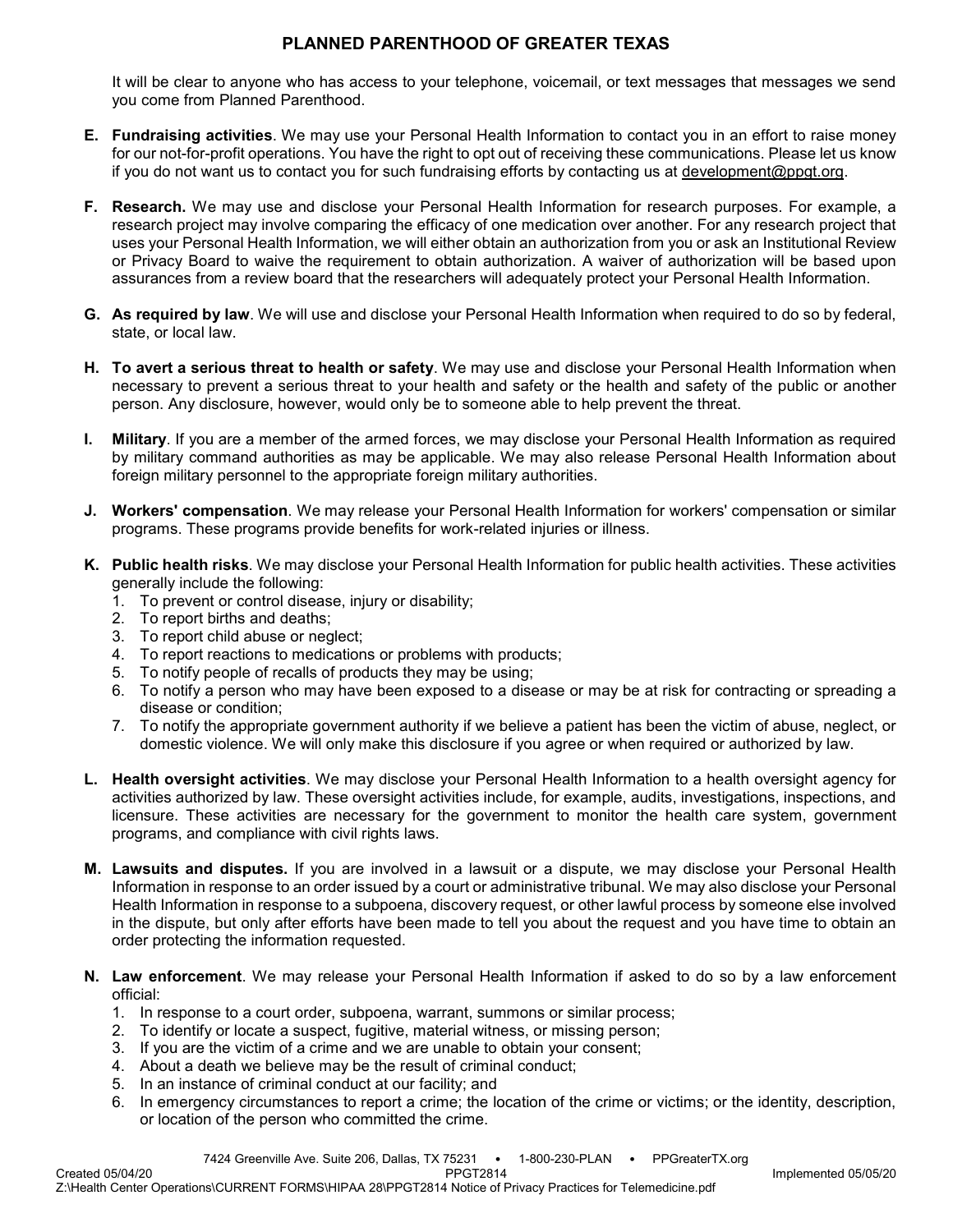Such releases of information will be made only after efforts have been made to tell you about the request and you have time to obtain an order protecting the information requested.

- **O. Coroners, health examiners and funeral directors**. We may disclose your Personal Health Information to a coroner or health examiner. This may be necessary, for example, to identify a deceased person or determine the cause of death. We may also release Personal Health Information about patients to funeral directors as necessary to carry out their duties.
- **P. Inmates**. If you are an inmate of a correctional institution or under the custody of a law enforcement official, we may release your Personal Health Information about you to the correctional institution or law enforcement official. This release would be necessary:
	- 1. For the institution to provide you with healthcare;
	- 2. To protect your health and safety or the health and safety of others; or
	- 3. For the safety and security of the correctional institution.

### **IV. USES OF PERSONAL HEALTH INFORMATION REQUIRING AN AUTHORIZATION**

The following uses and disclosures of your Personal Health Information will be made only with your written permission:

- Uses and disclosures of your Personal Health Information for certain marketing purposes; and
- Other uses and disclosures of your Personal Health Information not covered by this Notice or the laws that apply to us.

We do not use or disclose your Personal Health Information in any way that would constitute the "sale" of your information under HIPAA.

If you authorize us to use or disclose your Personal Health Information, you may revoke that permission, in writing, at any time. If you revoke your permission, we will no longer use or disclose your Personal Health Information about you for the reasons covered by your written authorization. You understand that we are unable to take back any disclosures we have already made with your permission, and that we are required to retain the records of the care that we provided to you.

### **V. YOUR RIGHTS REGARDING YOUR PERSONAL HEALTH INFORMATION**

You have the following rights regarding the Personal Health Information we maintain about you:

**A. Right to inspect and copy**. You have certain rights to inspect and copy Personal Health Information that may be used to make decisions about your care. Usually, this includes health and billing records. This does not include psychotherapy notes.

To inspect and copy Personal Health Information that may be used to make decisions about you, you must submit<br>vour vequest in writing using our Personal Health Information request form your request in writing using our Personal Health Information request form [\[https://www.plannedparenthood.org/planned-parenthood-greater-texas/patient-resources/online-forms\]](https://www.plannedparenthood.org/planned-parenthood-greater-texas/patient-resources/online-forms). If you request a copy of your Personal Health Information, we may charge a fee for the costs of locating, copying, mailing or other supplies and services associated with your request.

We may deny your request to inspect and copy your Personal Health Information in certain, very limited circumstances. If you are denied access to your Personal Health Information, you may in certain instances request that the denial be reviewed. Another licensed healthcare professional chosen by our practice will review your request and the denial. The person conducting the review will not be the person who denied your initial request. We will comply with the outcome of the review.

**B. Right to amend.** If you feel that the Personal Health Information we have about you is incorrect or incomplete, you may ask us to amend the information. You have the right to request an amendment for as long as we maintain your Personal Health Information. To request an amendment, your request must be made in writing using our Personal Health Information amendment form, this form may be obtained by sending a request to Privacy. Officer@ppgt.org. After you have completed the form, please email it to [Privacy.Officer@ppgt.org.](mailto:Privacy.Officer@ppgt.org)

We may deny your request for an amendment if it is not the form provided by us and does not include a reason to support the request. In addition, we may deny your request if you ask us to amend information that: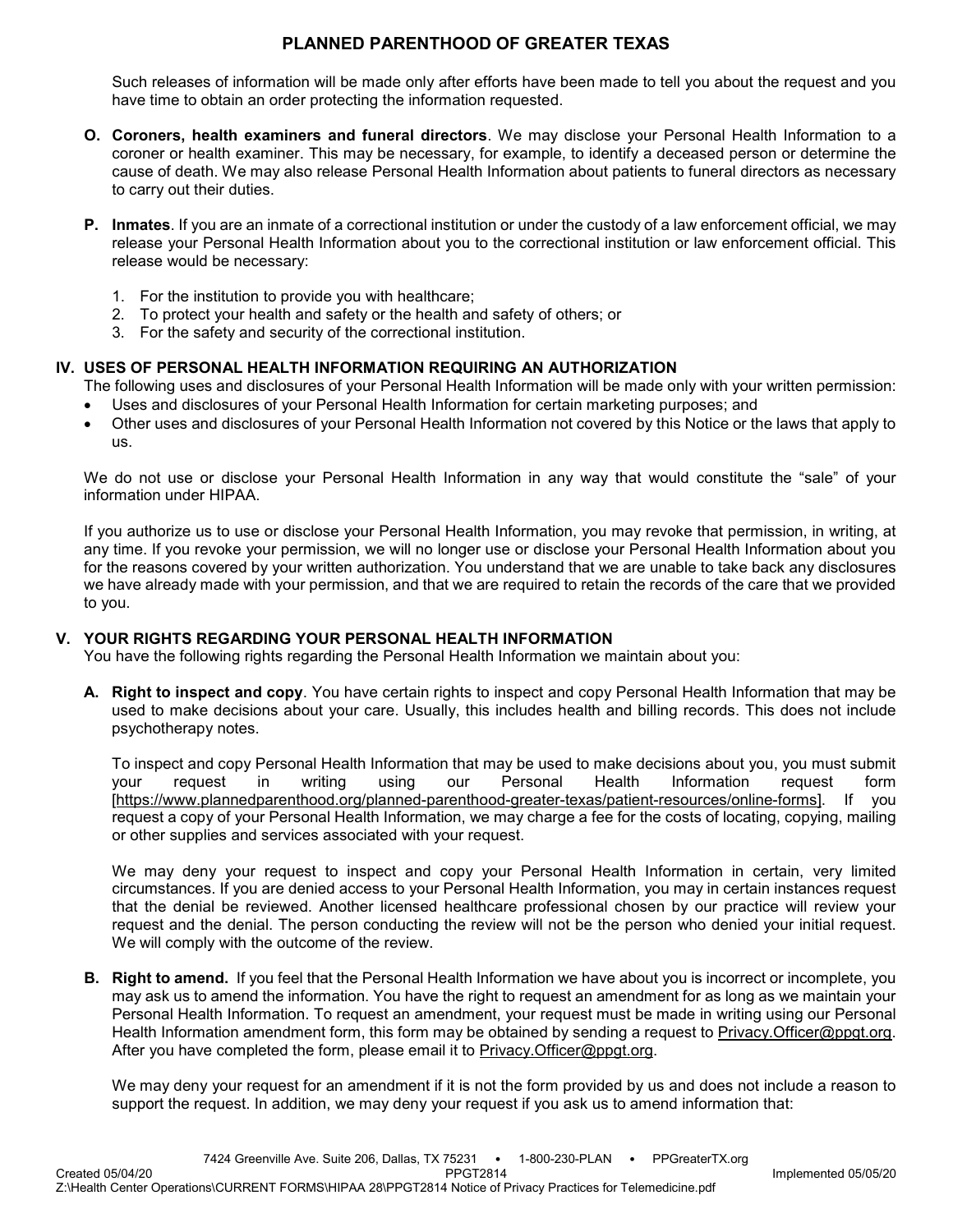- 1. Was not created by us, unless the person or entity that created the information is no longer available to make the amendment;
- 2. Is not part of the Personal Health Information kept by or for our practice;
- 3. Is not part of the information which you would be permitted to inspect and copy; or
- 4. Is accurate and complete.

Any amendment we make to your health information will be disclosed to those with whom we disclose information as previously specified.

**C. Right to an accounting of disclosures.** You have the right to request a list (accounting) of any disclosures of your Personal Health Information we have made, except for uses and disclosures for treatment, payment, and health care operations, as previously described.

To request this list of disclosures, you must submit your request on a form that we will provide to you, this form may be obtained by sending a request to [Privacy.Officer@ppgt.org.](mailto:Privacy.Officer@ppgt.org) Your request may cover any period of time in the last 6 years. The first list of disclosures you request within a 12-month period will be free. For additional lists, we may charge you for the costs of providing the list. We will notify you of the cost involved and you may choose to withdraw or modify your request at that time, before any costs are incurred. We will mail you a list of disclosures in paper form within 30 days of your request, or notify you if we are unable to supply the list within that time period and by what date we can supply the list; but this date should not exceed a total of 60 days from the date you made the request.

**D. Right to request restrictions.** You have the right to request a restriction or limitation on our use or disclosure of your Personal Health Information for treatment, payment, or healthcare operations. You also have the right to request a limit on our disclosure of your Personal Health Information to someone who is involved in your care or the payment for your care. For example, you could ask that access to your Personal Health Information be denied to a particular member of our workforce who is known to you personally. If you pay for a service or healthcare item out-of-pocket in full, you can ask us not to share that information for the purposes of payment or our operations with your health insurer, and we must agree to that request, unless a law otherwise requires us to share that information.

**While we will try to accommodate your request for restrictions, we are not required to do so** if it is not feasible for us to ensure our compliance with law or we believe it will negatively impact the care we may provide you. If we do agree, we will comply with your request unless the information is needed to provide you emergency treatment. To request a restriction, you must make your request on a form that we will provide you, this form may be obtained by sending a request to Privacy. Officer@ppgt.org. In your request, you must tell us what information you want to limit and to whom you want the limits to apply. However, we are required to agree to any request by you to restrict disclosures of your Personal Health Information to health insurers if you have fully paid for your health services pertaining to such disclosures using your own money.

- **E. Right to request confidential communications.** You have the right to request that we communicate with you about health matters in a certain manner or at a certain location. For example, you can ask that we only contact you at work or by mail to a post office box. During the registration process on the App, we will ask you how you wish to receive communications about your healthcare or for any other instructions on notifying you about your Personal Health Information. We will accommodate all reasonable requests.
- **F. Right to a paper copy of this notice.** You have the right to obtain a paper copy of this Notice at any time by sending a request to **Privacy.Officer@ppgt.org**. You may also obtain a copy of this Notice at our website www.PPGreaterTX.org.
- **G. Right to receive notice of a breach.** We are required by law to notify you following a breach of unsecured Personal Health Information.

#### **VI. CHANGES TO THIS NOTICE**

We reserve the right to revise this Notice from time to time for any reason. We reserve the right to make the revised Notice effective for Personal Health Information we already have about you as well as any information we receive in the future. We will post a copy of the revised Notice on the App and on our website www.PPGreaterTX.org. The Notice contains the effective date on the first page. Continued use of the App after the effective date of an update to